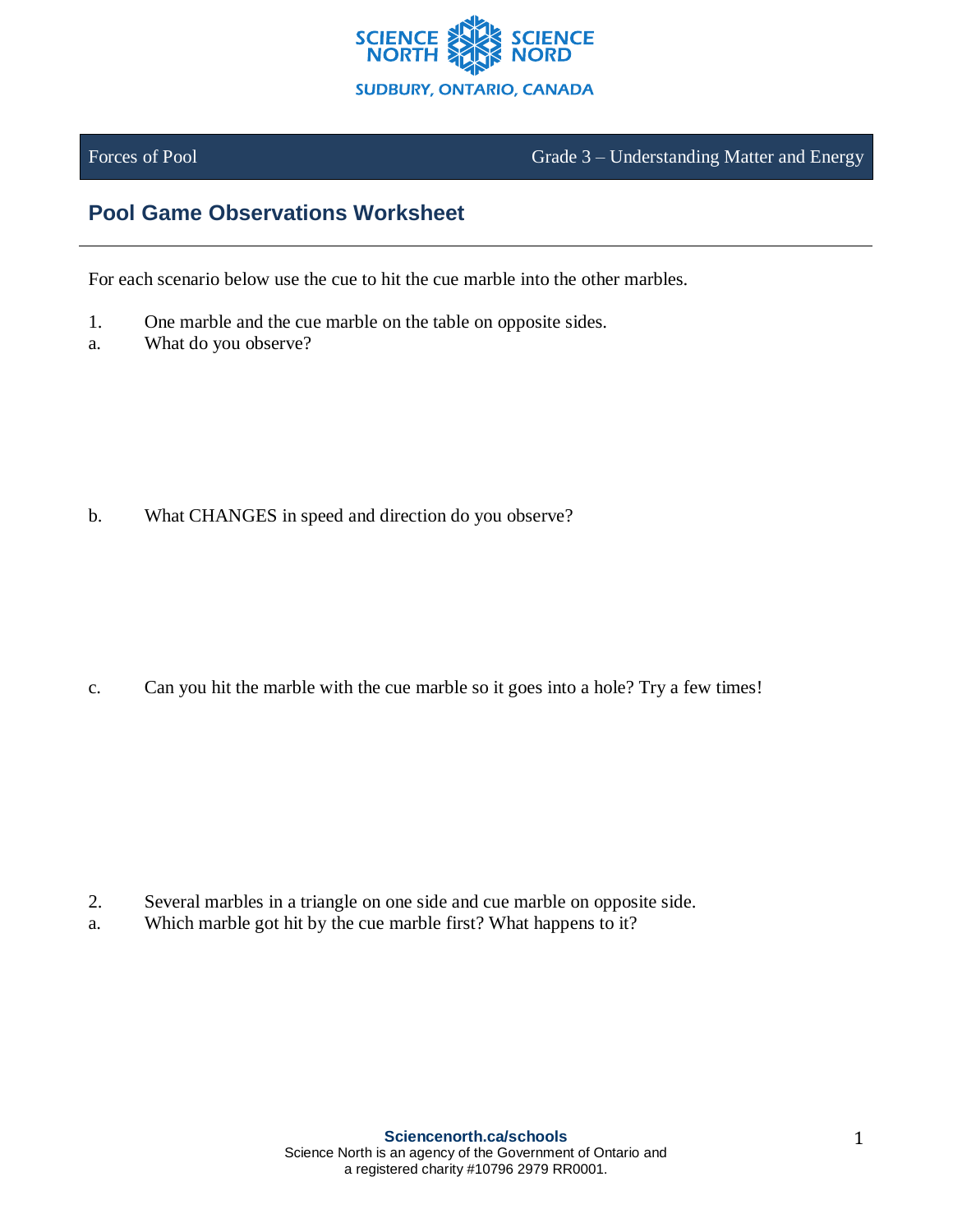

b. Can you tell which marbles got hit after the first one? How do they move?

c. Why do some marbles speed up?

d. What makes the marbles slow down?

e. Why do some marbles change direction?

3. How can you explain your observations in terms of forces acting on the marbles?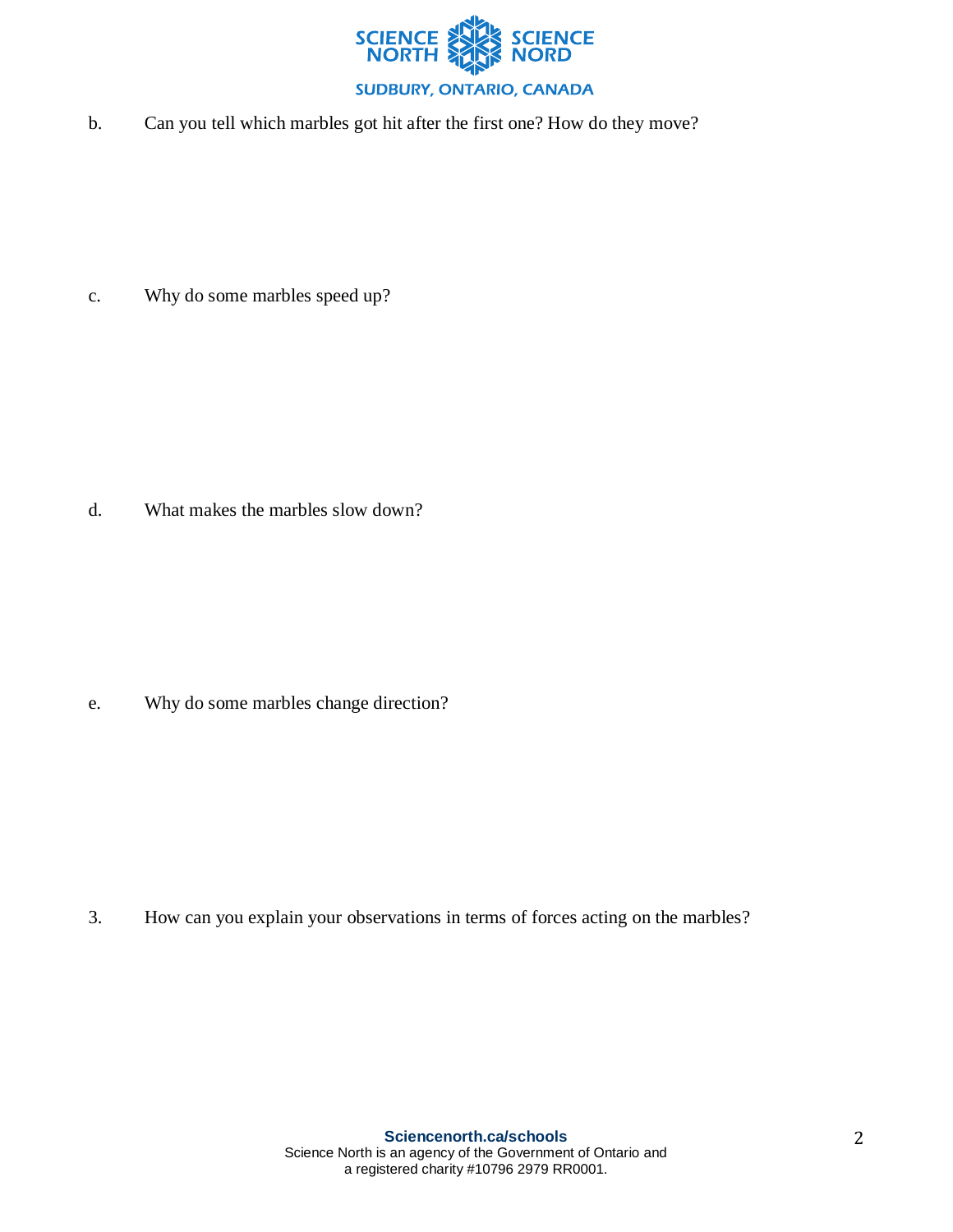

## **Pool Game Observations Worksheet - Answers**

For each scenario below use the cue to hit the cue marble into the other marbles.

- 1. One marble and the cue marble on the table on opposite sides.
- a. What do you observe?

When the cue hits the cue marble it speeds up. When the cue marble hits the other marble it either stops or slows down and changes direction. The marble that is hit speeds up. It then slows down until it stops.

b. What CHANGES in speed and direction do you observe?

Every marble slows down as it rolls along (due to friction). Marbles speed up when hit. If marbles don't hit each other straight on then both marbles change direction.

c. Can you hit the marble with the cue marble so it goes into a hole? Try a few times!

Students may pick up on the idea that hitting a marble on one side makes it move in the other direction and allows you to make it go where you want it to go.

- 2. Several marbles in a triangle on one side and cue marble on opposite side.
- a. Which marble got hit by the cue marble first? What happens to it?

The marble that gets hit first speeds up. The cue marble may stop or slow down and change direction. The first marble that starts moving quickly runs into other marbles.

b. Can you tell which marbles got hit after the first one? How do they move?

Students should notice that the marbles move in different directions. Some may hardly move at all because they are surrounded by other marbles.

c. Why do some marbles speed up?

Marbles speed up because they get hit by the cue or another marble.

d. What makes the marbles slow down?

Marbles slow down because they hit something or simply as they roll along due to friction.